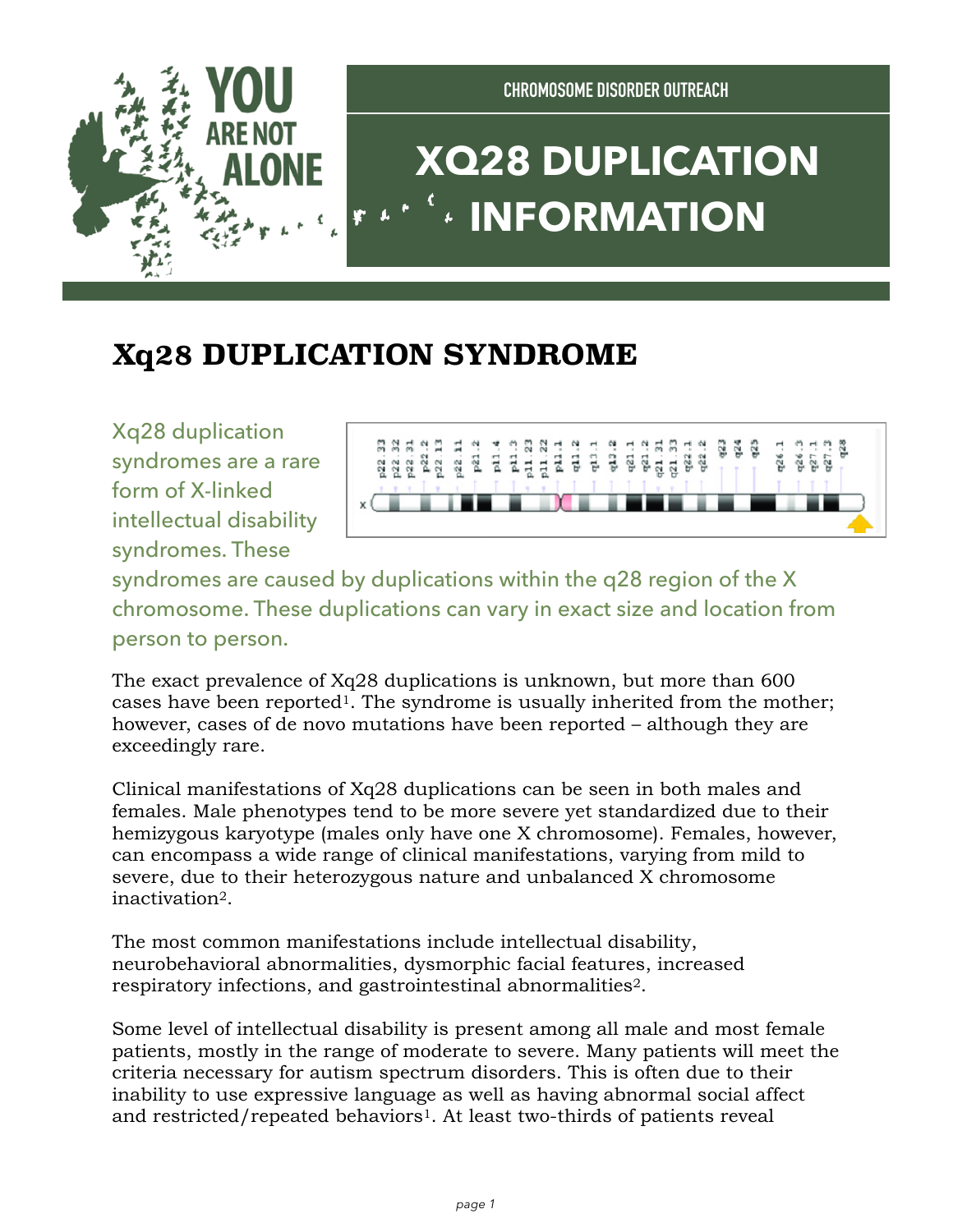impaired communication skills and over a half of patients have sleep disturbances, mostly as obstructive sleep apnea.

Neurologically abnormalities include seizures or epilepsy among patients, with a mean onset age around 7.4. Many of these patients, around 62%, will develop epilepsy that is drug resistant. Some patients may also develop mood disorders, like anxiety3. Hypotonia has also been associated with patients being delayed in reaching developmental milestones such as sitting and crawling1.

Dysmorphic facial features occur in 93% of patients. This includes features such as midface hypoplasia, narrow and prominent ears, thick and dense hair, livedo of the limbs, tapered fingers, small feet, and vasomotor troubles<sup>3</sup>.

Many patients will have an increased number of respiratory infections – which is a main cause of concern for reduced life-expectancy. These infections include those like pneumonia, middle ear infections, sinusitis, and bronchitis. Atopic diseases such as asthma, allergic rhinitis, and eczema are also common2.

Gastrointestinal abnormalities are also frequent among patients. Common phenotypes include feeding difficulties due to hypotonia, gastro-esophageal reflux, swallowing dysfunction, and excessive drooling<sup>1</sup>. Severe constipation is also seen among 78% of patients3.

15-20% of patients have congenital heart disease (patent ductus arteriosus or patent foramen ovale). Usually these defects do not have serious hemodynamic consequences.

The severity of clinical manifestations depends both on age and the overall duplication size. As patients age, their overall clinical manifestations as well as their motor dysfunction and functional skills significantly worsen. Parents often have concerns that include effective communication, abnormal walking/ balance, constipation, and seizures4.

Size of the Xq28 duplications may be different, but minimally duplicated segments include the MECP2 and IRAK1 genes. Extremely rare cases with isolated duplications of the MECP2 gene show that these patients have the same manifestations. There are no cases of isolated duplications of the IRAK1 gene. That is why duplication of the MECP2 gene is considered to be the main causative factor for Xq28 duplication syndrome. In new publications, the term MECP2 duplication syndrome is used as the synonym for Xq28 duplication. Triplication of the MECP2 causes more severe clinical consequences. Involvement of genes outside the critical duplicated segment may lead to occurrence of microcephaly, cleft palate, and inguinal hernia of hypoplastic genitalia, although these defects are outside of the typical clinical spectrum of the Xq28 syndrome5.

Vital prognosis is largely based on the amount of recurrent respiratory infections. The overall increase in clinical severity, motor dysfunction, and functional skills as patients age is also a factor in prognosis.